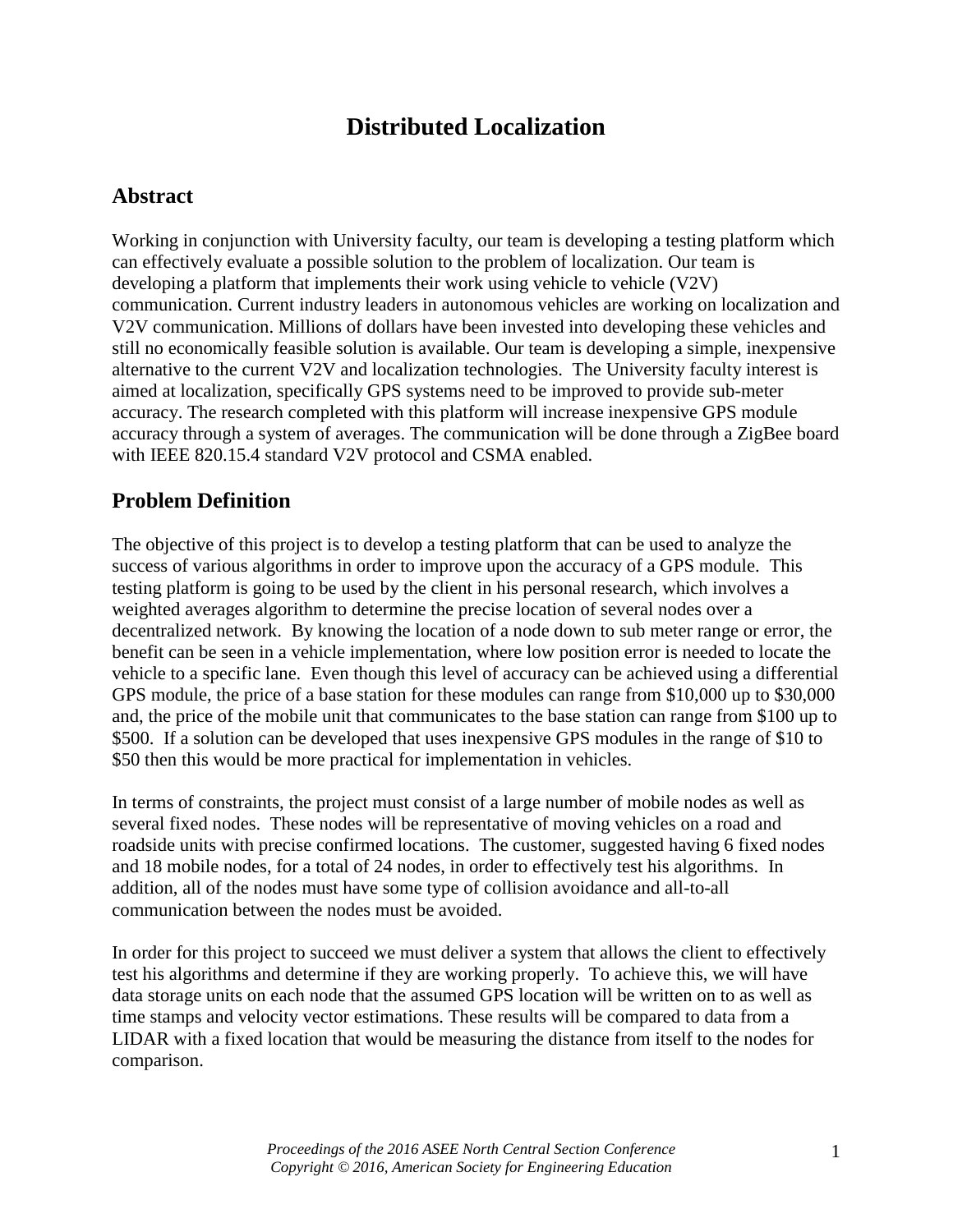#### **Background**

A research platform that is directly related to the one that our team will develop was started before this year. This platform's goal was proof of concept rather than testing and implementation. The project originally used a microcontroller with a Bluetooth dongle to achieve communication between other units, but it was never fully finished.

In order to pursue the use of the IEEE 802.11p standard in this project, five companies were contacted that sell products that used the standard. The pricing that was received from these companies ranged anywhere from \$1,500 to \$10,000 per unit. The units varied in configuration, from a complete unit solution to a programmable board. Since there will need to be 24 nodes or more, this made the use of a commercially available product far too expensive for this project's budget and a new solution needed to be found.

For the localization aspect a few GPS modules were looked at for consideration. Improving upon the accuracy of the module was the overall goal, and the two primary concerns were the base accuracy of the module and the compatibility of the module with the microcontroller. The modules being considered have position accuracy that ranges from 2 to 5 meters. All of the modules were compatible with the microcontroller, and the next concern aside was the update frequency. The moving nodes will be traveling at considerable speed and the position needs to update multiple times per second in order to detect small changes in position.

### **Potential Solutions**

- 1. The customer desires a solution in which he is able to test his research. This entails a solution that meets all the defined criteria and constraints. In doing so, multiple solutions were generated. The first solution enlist the use of 24 volunteers and their cell phones. Cell phones are the ideal implementation method because they already implement the 802.11P protocol requested be used. The platform in which our customer would test his research on would be in the form of a mobile app that would be downloaded onto each volunteer's devices. The app would use the phone's' built in GPS module and would log the tracked location and send it back to a central data reclamation unit at the conclusion of the test.
- 2. The second alternative involves implementing the computational platform onto a preexisting network. The proposed network would be a golf course with the mobile nodes being attached to golf carts while the stationary nodes would be placed throughout the course. The benefit of using this alternative is that the mobile platform is already established. The problem with this alternative is that the platform cannot be easily managed by the customer who would have no control over the movement of the nodes.
- 3. The third alternative comprised of mobile units implementing a Wi-Fi network. While this is a viable solution for the problem at hand, our customer has requested that we implement the 802.11P protocol. Wi-Fi protocol was not designed to be an ad hoc network used for mobile communication. Because our target implementation area is a highway situation with multiple mobile nodes the customer has requested that we use the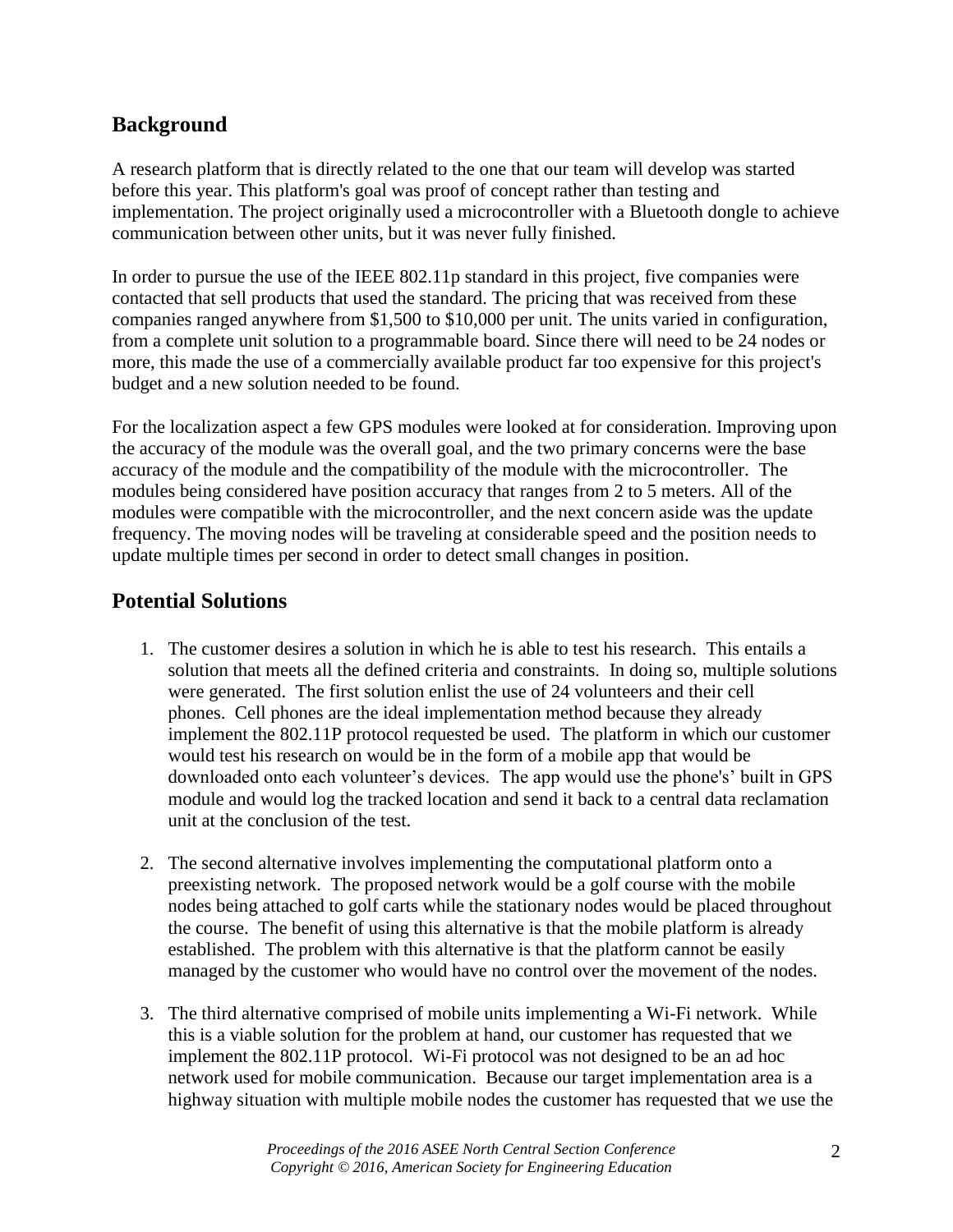standard mobile communication protocol (802.11P).

4. Finally, building off of the large number of mobile nodes required to meet our customer needs, a mobile platform consisting of RC car could be used. These cars will be outfitted with a microcontroller, GPS module, a transceiver/receiver (ZigBee), and a data reclamation unit. The GPS data will be logged to the data reclamation unit so that data validation can be made. The transceiver/receiver unit will allow for decentralized communication and will avoid all-to-all communication due to its short transmission length.

#### **Proposed Solution**

To fulfill all the requirements of this project, the most viable solution is #4. This decision was based on many things the first of which being mobility. Our customer desires a solution in which he is able to test his research at his discretion therefore it is not reasonable nor feasible to use a mobile platform in which there is a need for 24 volunteer participants (#1). Secondly, the solution needs to have semi controllable mobile nodes and be fairly inexpensive. This eliminates the golf course solution because of the range of the transmitters/receivers would make them expensive and, there is no control of the nodes.

The design will be granted mobility through the use of an off-the-shelf RC car that will be interfaced with the microcontroller. The OEM circuitry/microcontroller will be removed and replaced with the new microcontroller. Granting the microcontroller access to the motors will allow an automated aspect to be implemented in the system. It will also add the ability to gather crucial information such as speed and velocity.

As mentioned in the background section, the researched units that use the 802.11p standard are expensive, and with a project requiring 24 nodes, this makes the use of such a transmitter/receiver device not feasible at the moment. The implementation of the ZigBee communications board will allow for faster prototyping and verification of GPS localization algorithms that are to be implemented.

## **Manufacture**

As previously stated, this project require that 18 mobile units and 6 stationary units be produced. The RC car will be the foundation of the build. The Arduino board will be mounted to the upper frame of the RC, right on the bumper sub frame. Attached to the Arduino will be the ZigBee controller, memory modular, and motor controller shield. Four small screws will secure the Arduino to the RC car. The wires that control the motors on the RC vehicle are located below the bumper sub frame, but on the main frame. Small holes will be drilled on the side of the frame to neatly run the wires from the frame to the Arduino and its connected components. The RC vehicle shell will have a portion cut out to allow it to be re-secured to the bumper sub frame.

The 6 stationary nodes will contain everything that the mobile nodes contain except the RC car and the motor controller shield. These nodes will be mounted to a small wooden plate using four screws so they can be placed outside at a desired location. By mounting these stationary nodes